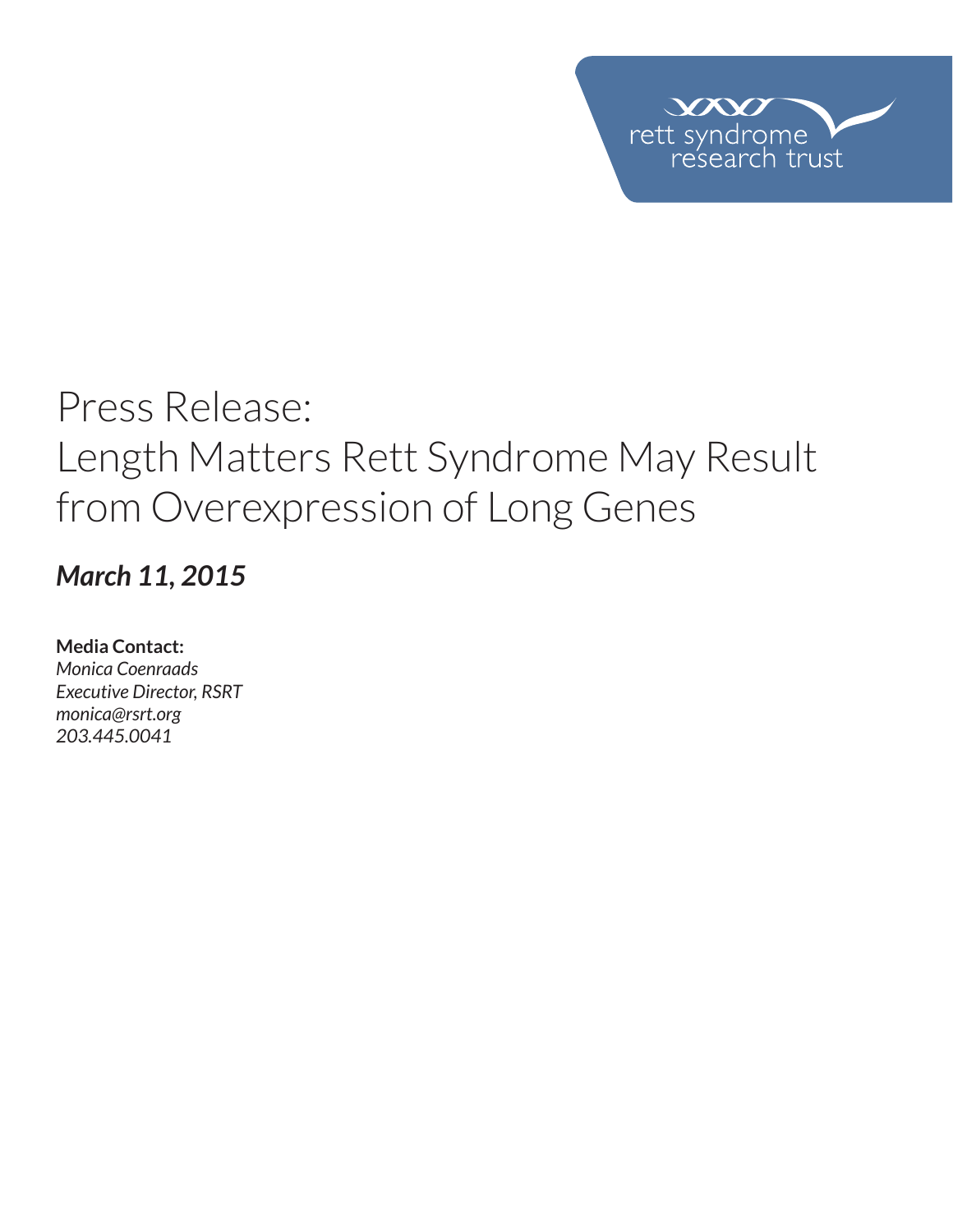

Mutations in the methyl CpG binding protein 2 gene (MECP2) are the cause of the devastating childhood neurological disorder Rett Syndrome. Despite intense efforts spanning several decades the precise function of MECP2 has been difficult to pin down. Research primarily funded by the Rett Syndrome Research Trust (RSRT) and the National Institutes of Neurological Disease and Stroke (NINDS), and published today in the journal Nature reveals important information that could lead to new treatment approaches. The study, led by Michael Greenberg, Ph.D., Chairman of the Department of Neurobiology at Harvard University, shows that MECP2 dampens the expression of long genes.

In the early 1990s, Adrian Bird of the University of Edinburgh discovered the MeCP2 protein and proposed that it functions as a repressor of downstream genes. Since then, much effort has been focused on identifying these genes in the hopes that they could potentially become drug development targets. However, the results from numerous labs over the past 15 years have yielded long lists of genes with very little overlap, making it difficult to come to a consensus as to how mutations in MeCP2 lead to neurological dysfunction.

Today's publication sheds new and important light on this puzzle. Researchers Harrison Gabel and Benyam Kinde of the Greenberg lab set out to analyze various gene expression datasets in search of a common theme. This led them to an intriguing finding: the genes disrupted in Rett Syndrome are exceedingly long. The median size gene is about 20,000 nucleotides long, but about 10% of genes are greater than 100,000 nucleotides in length and some extend for more than one million nucleotides. It is the genes that are longer than 100,000 nucleotides that are the most affected in Rett Syndrome.

All of our cells contain the same genes. What differentiates a liver cell from a heart cell from a brain cell are the particular genes that are either silenced or active and the degree of activation, also known as expression.

The researchers in the Greenberg lab found that across all analyzed datasets, and in studies of different mouse brain regions, in the absence of MECP2 the expression of long genes is increased. Furthermore, they found that the longer a gene was, the more it increased. While the increase in expression is modest – only about 3 to 10% – it applies to thousands of genes and therefore might have a significant impact on the function of the brain.

The scientists gathered additional data in support of the gene length hypothesis. They found that in the biological mirror image of Rett, the MECP2 Duplication Syndrome, long genes are under expressed. They next analyzed long gene expression in mice of different ages. Although pre-symptomatic mice showed detectable overexpression, the effect was more dramatic in symptomatic mice. The researchers also found that the degree of increased long gene expression correlates with disease severity: mice with more severe Rett-like symptoms displayed more overexpression. Finally they looked at gene expression in autopsied brains of individuals with Rett. Just as in the mice models they found that long genes were overexpressed.

Greenberg's lab also found that the disruption of long gene expression appears to be a distinctive signature of Rett Syndrome and related disorders. "When we analyzed gene expression data from other neurological disorders that do not have similarities to Rett Syndrome, we did not see the same effects on very long genes," said Gabel.

The data from the Greenberg lab converge to suggest that Rett Syndrome may result from a relatively subtle yet widespread overexpression of long genes with functions important for the brain while the Duplication Syndrome could be due to under expression of these same genes.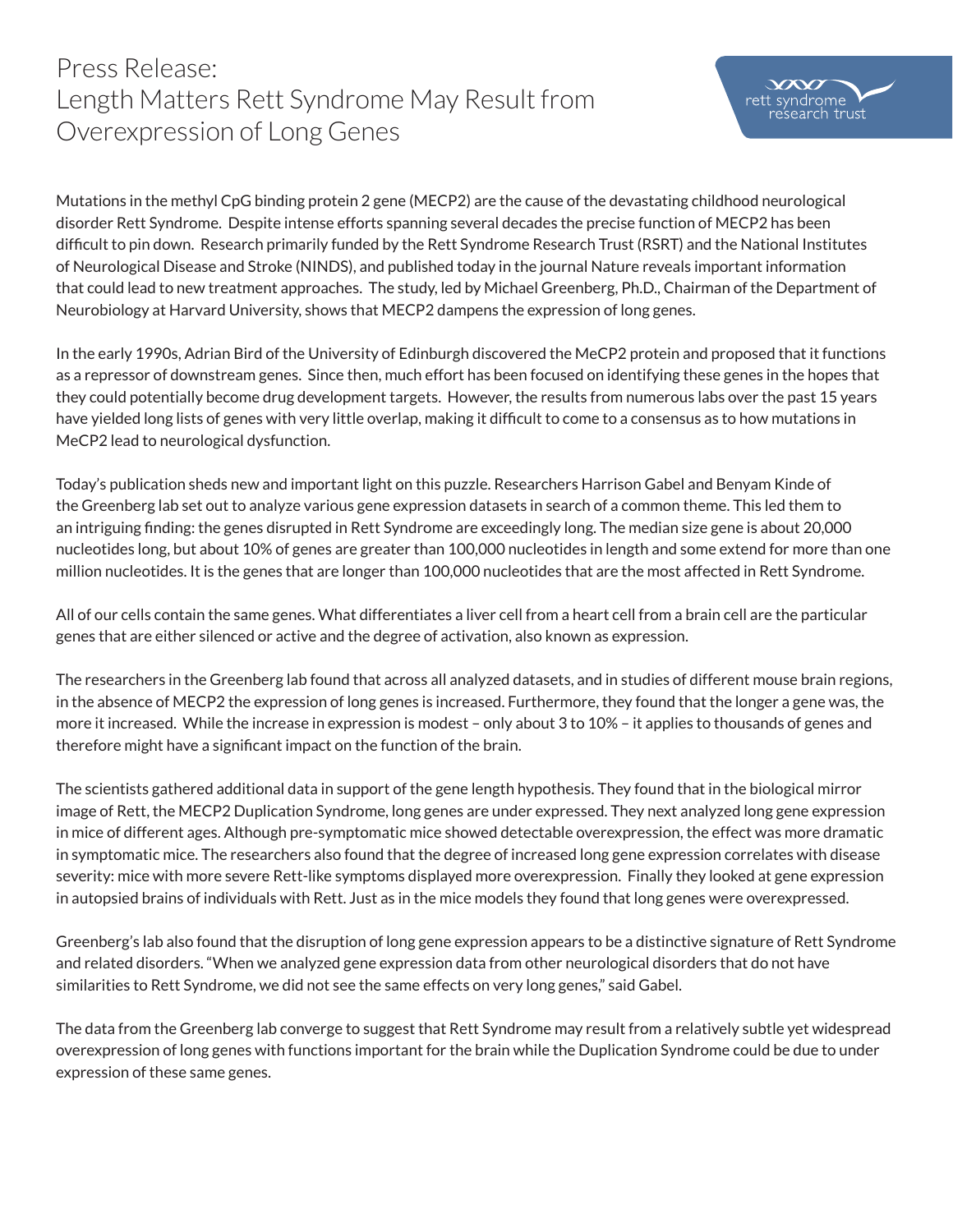

"Interestingly, we found that while all cell types in the body use short and medium length genes, there is more expression of long genes in the brain than elsewhere in the body. This fact could help explain why Rett is mostly a neurological disease," says Kinde.

Last year the labs of Mark Zylka and Ben Philpot at the University of North Carolina at Chapel Hill discovered that a class of drugs called topoisomerase inhibitors reduces the expression of long genes. This begged the question of whether these drugs could be helpful in Rett Syndrome. Indeed the Greenberg lab found that adding low doses of the drug topotecan to cultured cells lacking MeCP2 normalized levels of long genes. Testing of the drug in mouse models of Rett is now underway.

"MECP2 is one of the most complex problems I have worked on in my career. We persevere because I believe strongly that understanding how this protein works will help us to treat this devastating disorder. It's gratifying to imagine that we, a basic science lab, may have opened the door to a novel way to think about treating Rett and MECP2 disorders. This research was funded primarily by RSRT through the MECP2 Consortium, an unconventional collaboration between our lab and the labs of Adrian Bird and Gail Mandel. We have benefited tremendously from the many conversations with our colleagues in these two laboratories and look forward to aggressively pushing this work ahead," said Michael Greenberg.

Benjamin Philpot at the University of North Carolina, who was not associated with the study, adds, "The work from the Greenberg lab provides further compelling evidence that long genes may be preferentially altered in neurodevelopmental disorders, and in particular in Rett Syndrome and MECP2 Duplication Syndrome. Their tour-de-force project used multiple mouse models, across developmental progression of the phenotypes, as well as human data to convincingly demonstrate a close association between disease severity and the dysfunction of long genes. Thus, this important basic research discovery lays a therapeutic groundwork for treating Rett Syndrome."

Our partners in supporting this work are parents' organizations worldwide including **Reverse Rett (UK)**, **Rett Syndrome Research & Treatment Foundation (Israel)**, **Skye Wellesley Foundation (UK)**, **Rett Syndrome & CDKL5 Ireland**, **Rett Syndrom Deutschland**, **Stichting Rett Syndrome (Holland)**.

Our U.S. partners that helped make this research possible include **Girl Power 2 Cure**, **Eva Fini Fund at RSRT**, **Kate Foundation for Rett Syndrome Research**, R**ocky Mountain Rett Association**, **Anastasi Fund**, **Claire's Crusade**, **New Jersey Rett Syndrome Association**, R**ett Syndrome Association of Massachusetts**, and the **MECP2 Duplication Syndrome Fund** at RSRT.

Citation: Disruption of DNA methylation-dependent long gene repression in Rett Syndrome

Funders: The primary funder of this work is the Rett Syndrome Research Trust and NINDS; other funders include Damon Runyon Cancer Research Foundation, William Randolph Hearst, HHMI, Gilliam Fellowship to Dupont-Warren Fellowship in the Department of Psychiatry at Harvard Medical School.